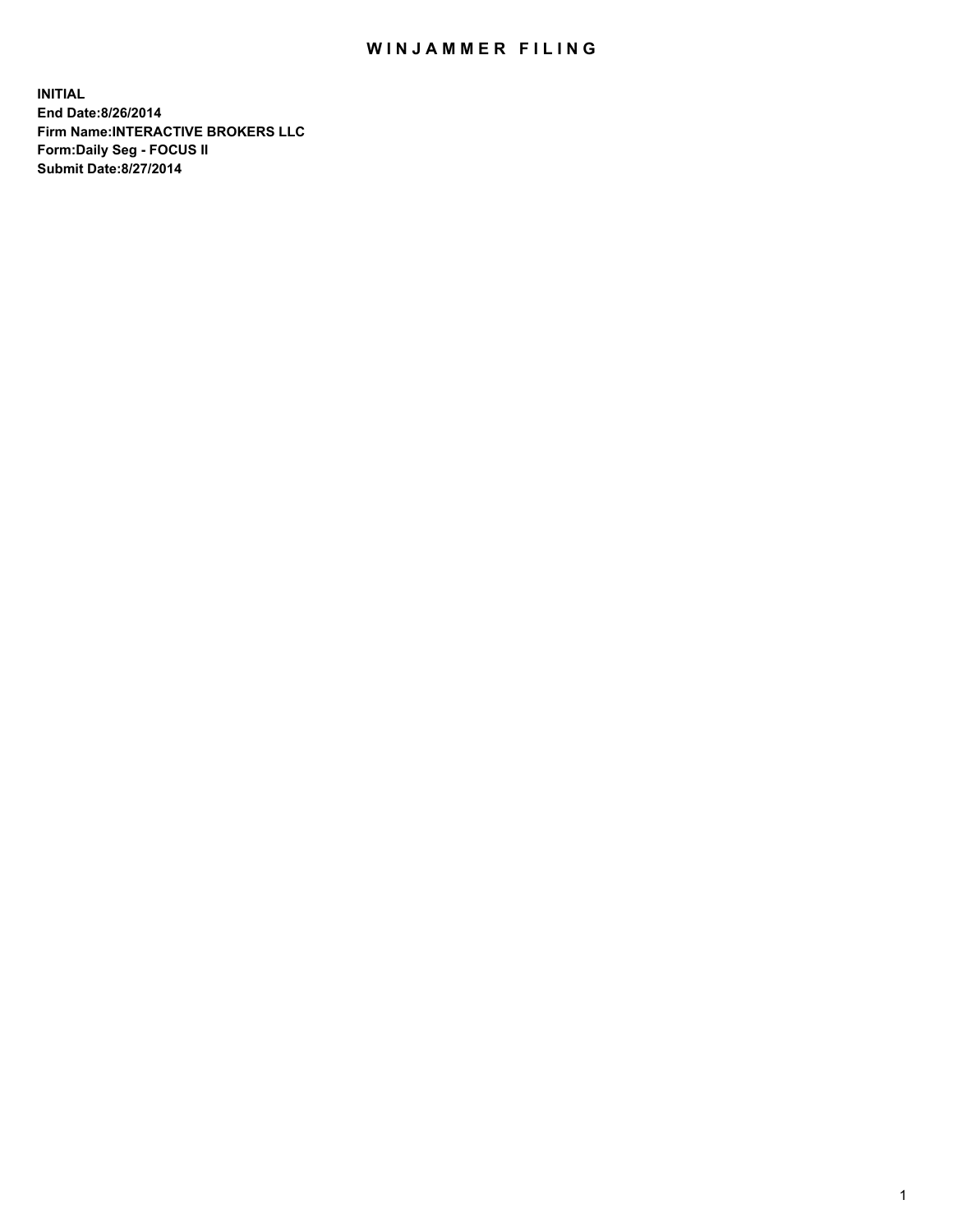## **INITIAL End Date:8/26/2014 Firm Name:INTERACTIVE BROKERS LLC Form:Daily Seg - FOCUS II Submit Date:8/27/2014 Daily Segregation - Cover Page**

| Name of Company<br><b>Contact Name</b><br><b>Contact Phone Number</b><br><b>Contact Email Address</b>    | <b>INTERACTIVE BROKERS LLC</b><br><b>Michael Ellman</b><br>203-422-8926<br>mellman@interactivebrokers.co<br>$m$ |
|----------------------------------------------------------------------------------------------------------|-----------------------------------------------------------------------------------------------------------------|
| FCM's Customer Segregated Funds Residual Interest Target (choose one):<br>a. Minimum dollar amount: ; or | $\overline{\mathbf{0}}$                                                                                         |
| b. Minimum percentage of customer segregated funds required:% ; or                                       | 0                                                                                                               |
| c. Dollar amount range between: and; or                                                                  | 155,000,000 245,000,000                                                                                         |
| d. Percentage range of customer segregated funds required between:% and%.                                | 0 <sub>0</sub>                                                                                                  |
| FCM's Customer Secured Amount Funds Residual Interest Target (choose one):                               |                                                                                                                 |
| a. Minimum dollar amount: ; or                                                                           | $\overline{\mathbf{0}}$                                                                                         |
| b. Minimum percentage of customer secured funds required:% ; or                                          | 0                                                                                                               |
| c. Dollar amount range between: and; or                                                                  | 80,000,000 120,000,000                                                                                          |
| d. Percentage range of customer secured funds required between:% and%.                                   | 0 <sub>0</sub>                                                                                                  |
| FCM's Cleared Swaps Customer Collateral Residual Interest Target (choose one):                           |                                                                                                                 |
| a. Minimum dollar amount: ; or                                                                           | $\overline{\mathbf{0}}$                                                                                         |
| b. Minimum percentage of cleared swaps customer collateral required:% ; or                               | $\overline{\mathbf{0}}$                                                                                         |
| c. Dollar amount range between: and; or                                                                  | 0 <sub>0</sub>                                                                                                  |
| d. Percentage range of cleared swaps customer collateral required between:% and%.                        | 0 <sub>0</sub>                                                                                                  |
| Current ANC:on                                                                                           | 2,254,498,764 26-AUG-2014                                                                                       |
| <b>Broker Dealer Minimum</b>                                                                             | 347,602,359                                                                                                     |
| Debit/Deficit - CustomersCurrent AmountGross Amount                                                      |                                                                                                                 |
| Domestic Debit/Deficit                                                                                   | 3,185,405                                                                                                       |
| Foreign Debit/Deficit                                                                                    | 2,529,6720                                                                                                      |
| Debit/Deficit - Non CustomersCurrent AmountGross Amount                                                  |                                                                                                                 |
| Domestic Debit/Deficit<br>Foreign Debit/Deficit                                                          | 0 <sub>0</sub>                                                                                                  |
| Proprietary Profit/Loss                                                                                  | 0 <sub>0</sub>                                                                                                  |
| Domestic Profit/Loss                                                                                     |                                                                                                                 |
| Foreign Profit/Loss                                                                                      | $\overline{\mathbf{0}}$<br>$\underline{\mathbf{0}}$                                                             |
| Proprietary Open Trade Equity                                                                            |                                                                                                                 |
| Domestic OTE                                                                                             | <u>0</u>                                                                                                        |
| Foreign OTE                                                                                              | <u>0</u>                                                                                                        |
| <b>SPAN</b>                                                                                              |                                                                                                                 |
| <b>Customer SPAN Calculation</b>                                                                         | 1,161,064,679                                                                                                   |
| Non-Customer SPAN Calcualation                                                                           | <u>13,653,911</u>                                                                                               |
| Proprietary Capital Charges                                                                              | <u>0</u>                                                                                                        |
| Minimum Dollar Amount Requirement                                                                        | 20,000,000 [7465]                                                                                               |
| Other NFA Dollar Amount Requirement                                                                      | 21,700,130 [7475]                                                                                               |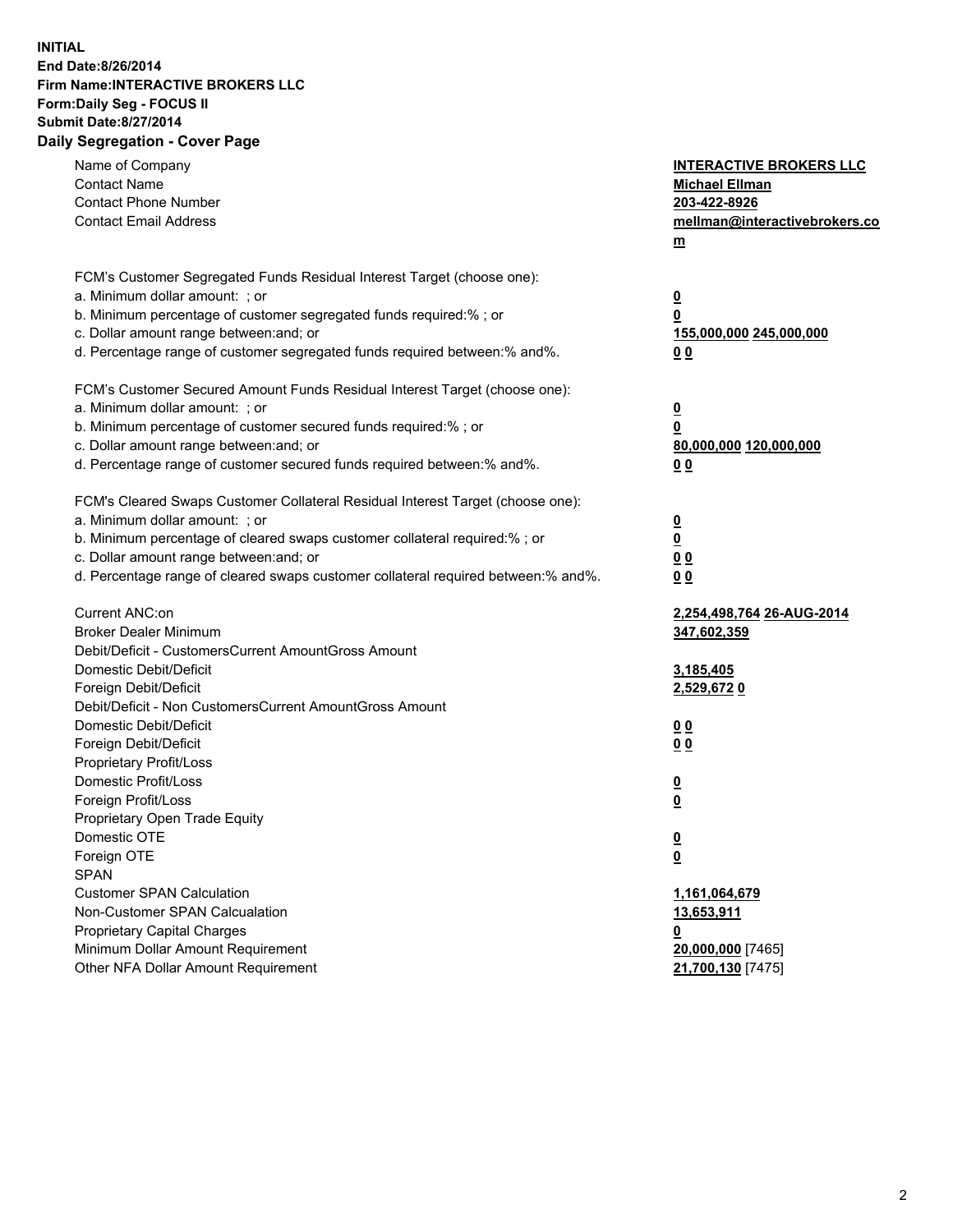## **INITIAL End Date:8/26/2014 Firm Name:INTERACTIVE BROKERS LLC Form:Daily Seg - FOCUS II Submit Date:8/27/2014 Daily Segregation - Secured Amounts**

|     | Dany Ocgregation - Oceanea Annoanta                                                         |                                                 |
|-----|---------------------------------------------------------------------------------------------|-------------------------------------------------|
|     | Foreign Futures and Foreign Options Secured Amounts                                         |                                                 |
|     | Amount required to be set aside pursuant to law, rule or regulation of a foreign            | $0$ [7305]                                      |
|     | government or a rule of a self-regulatory organization authorized thereunder                |                                                 |
| 1.  | Net ledger balance - Foreign Futures and Foreign Option Trading - All Customers             |                                                 |
|     | A. Cash                                                                                     | 322,573,722 [7315]                              |
|     | B. Securities (at market)                                                                   | $0$ [7317]                                      |
| 2.  | Net unrealized profit (loss) in open futures contracts traded on a foreign board of trade   | -5,595,947 [7325]                               |
| 3.  | Exchange traded options                                                                     |                                                 |
|     | a. Market value of open option contracts purchased on a foreign board of trade              | 83,742 [7335]                                   |
|     | b. Market value of open contracts granted (sold) on a foreign board of trade                | $-153,865$ [7337]                               |
| 4.  | Net equity (deficit) (add lines 1.2. and 3.)                                                | 316,907,652 [7345]                              |
| 5.  | Account liquidating to a deficit and account with a debit balances - gross amount           | 2,529,672 [7351]                                |
|     | Less: amount offset by customer owned securities                                            | 0 [7352] 2,529,672 [7354]                       |
| 6.  | Amount required to be set aside as the secured amount - Net Liquidating Equity              | 319,437,324 [7355]                              |
|     | Method (add lines 4 and 5)                                                                  |                                                 |
| 7.  | Greater of amount required to be set aside pursuant to foreign jurisdiction (above) or line | 319,437,324 [7360]                              |
|     | 6.                                                                                          |                                                 |
|     | FUNDS DEPOSITED IN SEPARATE REGULATION 30.7 ACCOUNTS                                        |                                                 |
| 1.  | Cash in banks                                                                               |                                                 |
|     | A. Banks located in the United States                                                       | 345,460,383 [7500]                              |
|     | B. Other banks qualified under Regulation 30.7                                              | 0 [7520] 345,460,383 [7530]                     |
| 2.  | Securities                                                                                  |                                                 |
|     | A. In safekeeping with banks located in the United States                                   | $0$ [7540]                                      |
|     | B. In safekeeping with other banks qualified under Regulation 30.7                          | 0 [7560] 0 [7570]                               |
| 3.  | Equities with registered futures commission merchants                                       |                                                 |
|     | A. Cash                                                                                     | $0$ [7580]                                      |
|     | <b>B.</b> Securities                                                                        | $0$ [7590]                                      |
|     | C. Unrealized gain (loss) on open futures contracts                                         | $0$ [7600]                                      |
|     | D. Value of long option contracts                                                           | $0$ [7610]                                      |
|     | E. Value of short option contracts                                                          | 0 [7615] 0 [7620]                               |
| 4.  | Amounts held by clearing organizations of foreign boards of trade                           |                                                 |
|     | A. Cash                                                                                     | $0$ [7640]                                      |
|     | <b>B.</b> Securities                                                                        | $0$ [7650]                                      |
|     | C. Amount due to (from) clearing organization - daily variation                             | $0$ [7660]                                      |
|     | D. Value of long option contracts                                                           | $0$ [7670]                                      |
|     | E. Value of short option contracts                                                          | 0 [7675] 0 [7680]                               |
| 5.  | Amounts held by members of foreign boards of trade                                          |                                                 |
|     | A. Cash                                                                                     | 81,163,406 [7700]                               |
|     | <b>B.</b> Securities                                                                        | $0$ [7710]                                      |
|     | C. Unrealized gain (loss) on open futures contracts                                         | -6,236,181 [7720]                               |
|     | D. Value of long option contracts                                                           | 83,742 [7730]                                   |
|     | E. Value of short option contracts                                                          | <u>-153,865</u> [7735] <b>74,857,102</b> [7740] |
| 6.  | Amounts with other depositories designated by a foreign board of trade                      | $0$ [7760]                                      |
| 7.  | Segregated funds on hand                                                                    | $0$ [7765]                                      |
| 8.  | Total funds in separate section 30.7 accounts                                               | 420,317,485 [7770]                              |
| 9.  | Excess (deficiency) Set Aside for Secured Amount (subtract line 7 Secured Statement         | 100,880,161 [7380]                              |
|     | Page 1 from Line 8)                                                                         |                                                 |
| 10. | Management Target Amount for Excess funds in separate section 30.7 accounts                 | 80,000,000 [7780]                               |
| 11. | Excess (deficiency) funds in separate 30.7 accounts over (under) Management Target          | 20,880,161 [7785]                               |
|     |                                                                                             |                                                 |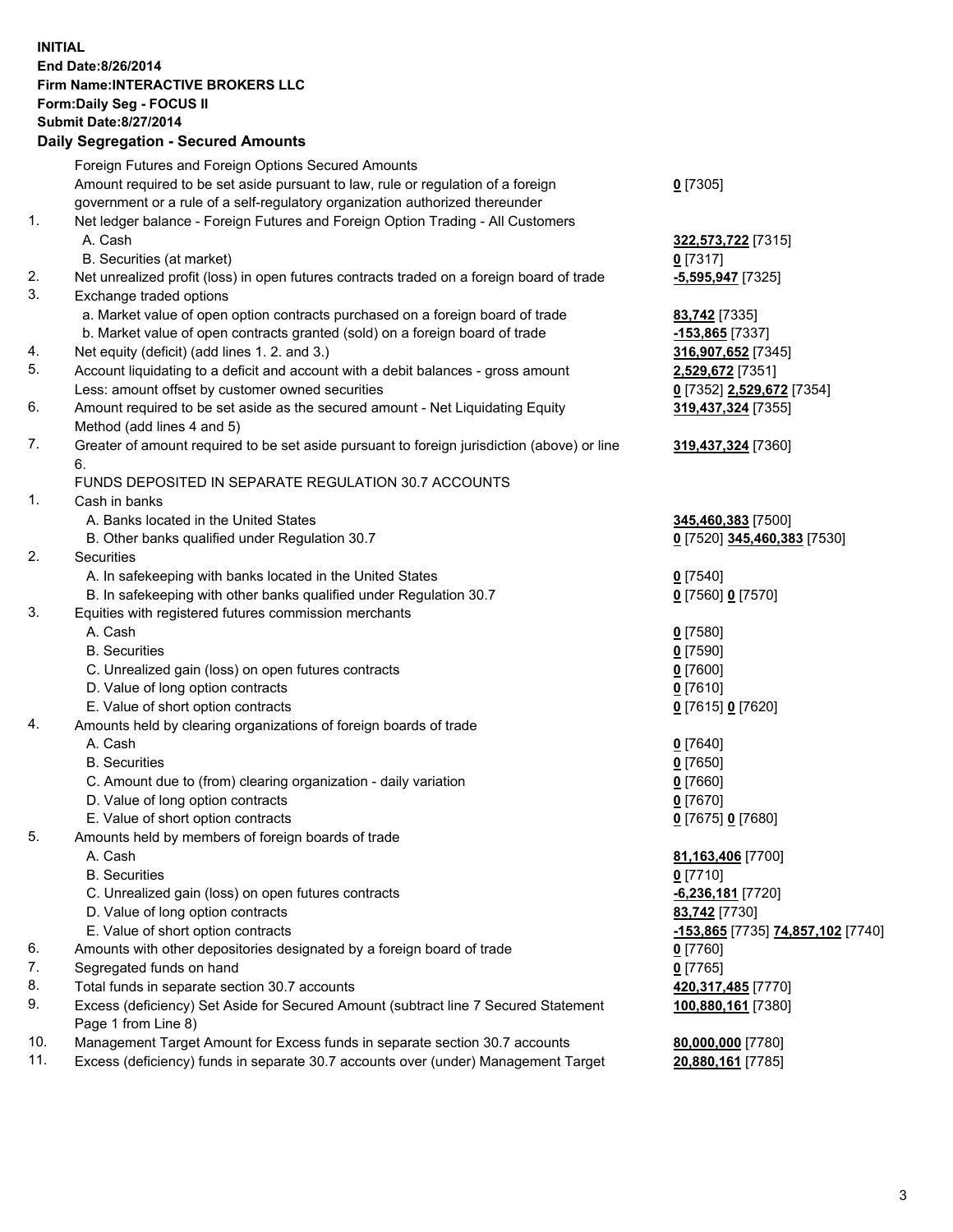**INITIAL End Date:8/26/2014 Firm Name:INTERACTIVE BROKERS LLC Form:Daily Seg - FOCUS II Submit Date:8/27/2014 Daily Segregation - Segregation Statement** SEGREGATION REQUIREMENTS(Section 4d(2) of the CEAct) 1. Net ledger balance A. Cash **2,426,275,009** [7010] B. Securities (at market) **0** [7020] 2. Net unrealized profit (loss) in open futures contracts traded on a contract market **-102,247,275** [7030] 3. Exchange traded options A. Add market value of open option contracts purchased on a contract market **104,695,063** [7032] B. Deduct market value of open option contracts granted (sold) on a contract market **-180,928,630** [7033] 4. Net equity (deficit) (add lines 1, 2 and 3) **2,247,794,167** [7040] 5. Accounts liquidating to a deficit and accounts with debit balances - gross amount **3,185,405** [7045] Less: amount offset by customer securities **0** [7047] **3,185,405** [7050] 6. Amount required to be segregated (add lines 4 and 5) **2,250,979,572** [7060] FUNDS IN SEGREGATED ACCOUNTS 7. Deposited in segregated funds bank accounts A. Cash **360,909,772** [7070] B. Securities representing investments of customers' funds (at market) **1,078,321,384** [7080] C. Securities held for particular customers or option customers in lieu of cash (at market) **0** [7090] 8. Margins on deposit with derivatives clearing organizations of contract markets A. Cash **9,355,359** [7100] B. Securities representing investments of customers' funds (at market) **87,514,013** [7110] C. Securities held for particular customers or option customers in lieu of cash (at market) **0** [7120] 9. Net settlement from (to) derivatives clearing organizations of contract markets **-1,423,130** [7130] 10. Exchange traded options A. Value of open long option contracts **2,068,486** [7132] B. Value of open short option contracts **-3,622,459** [7133] 11. Net equities with other FCMs A. Net liquidating equity **3,578,832** [7140] B. Securities representing investments of customers' funds (at market) **914,879,456** [7160] C. Securities held for particular customers or option customers in lieu of cash (at market) **0** [7170] 12. Segregated funds on hand **0** [7150] 13. Total amount in segregation (add lines 7 through 12) **2,451,581,713** [7180] 14. Excess (deficiency) funds in segregation (subtract line 6 from line 13) **200,602,141** [7190] 15. Management Target Amount for Excess funds in segregation **155,000,000** [7194]

16. Excess (deficiency) funds in segregation over (under) Management Target Amount Excess

**45,602,141** [7198]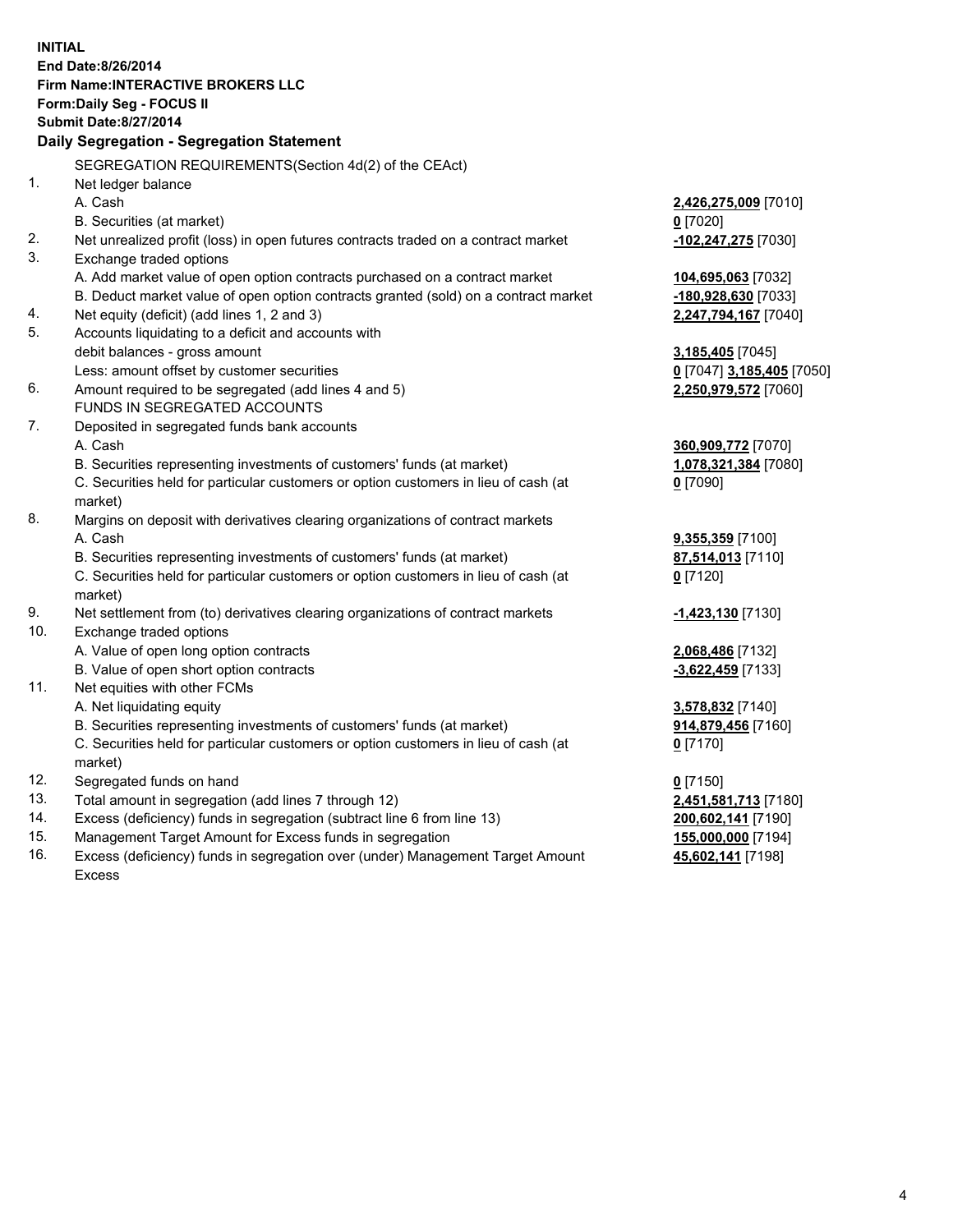## **INITIAL End Date:8/26/2014 Firm Name:INTERACTIVE BROKERS LLC Form:Daily Seg - FOCUS II Submit Date:8/27/2014 Daily Segregation - Supplemental**

| $\blacksquare$               | Total gross margin deficiencies - Segregated Funds Origin                                                                                                                                                                                         | 227,072 [9100] |  |
|------------------------------|---------------------------------------------------------------------------------------------------------------------------------------------------------------------------------------------------------------------------------------------------|----------------|--|
| $\blacksquare$               | Total gross margin deficiencies - Secured Funds Origin                                                                                                                                                                                            | 934,161 [9101] |  |
| $\sim$                       | Total gross margin deficiencies - Cleared Swaps Customer Collateral Funds Origin                                                                                                                                                                  | $0$ [9102]     |  |
| $\sim$                       | Total gross margin deficiencies - Noncustomer and Proprietary Accounts Origin                                                                                                                                                                     | $0$ [9103]     |  |
| $\blacksquare$               | Total number of accounts contributing to total gross margin deficiencies - Segregated                                                                                                                                                             | 7 [9104]       |  |
|                              | Funds Origin                                                                                                                                                                                                                                      |                |  |
| $\blacksquare$               | Total number of accounts contributing to total gross margin deficiencies - Secured                                                                                                                                                                | 1 [9105]       |  |
|                              | Funds Origin                                                                                                                                                                                                                                      |                |  |
| $\qquad \qquad \blacksquare$ | Total number of accounts contributing to the total gross margin deficiencies - Cleared                                                                                                                                                            | $0$ [9106]     |  |
|                              | Swaps Customer Collateral Funds Origin                                                                                                                                                                                                            |                |  |
| $\qquad \qquad \blacksquare$ | Total number of accounts contributing to the total gross margin deficiencies -                                                                                                                                                                    | $0$ [9107]     |  |
|                              | Noncustomer and Proprietary Accounts Origin                                                                                                                                                                                                       |                |  |
|                              | The set of the $\mathcal{C}$ set of the set of the $\mathcal{C}$ and $\mathcal{C}$ and $\mathcal{C}$ is the set of the set of the set of the set of the set of the set of the set of the set of the set of the set of the set of the set of the s |                |  |

- Upload a copy of the firm's daily margin report the FCM uses to issue margin calls which corresponds with the reporting date.